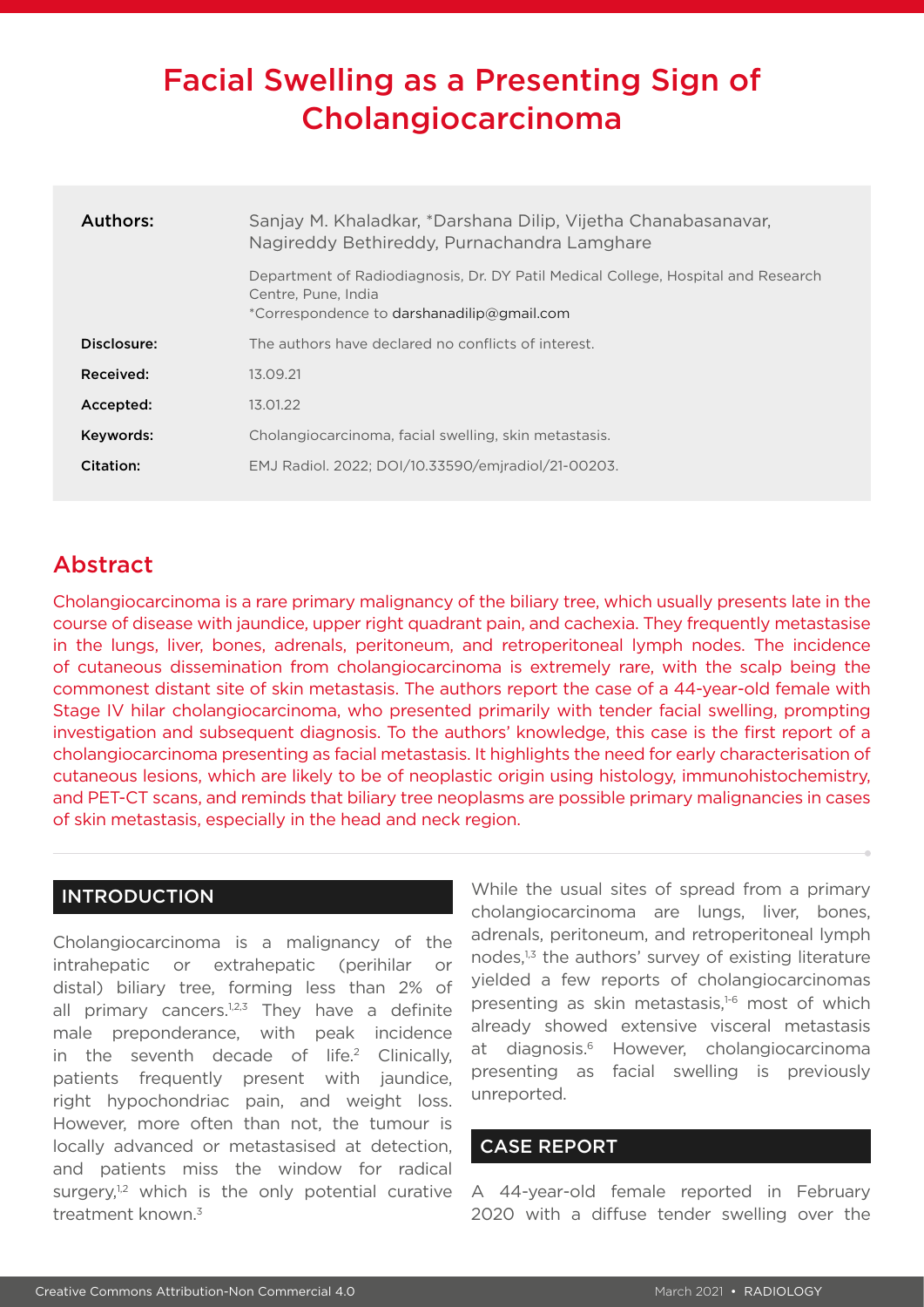right maxillary and zygomatic areas, of 45 days duration. It was associated with pain and watering from their right eye. There was no history of trauma, fever, pre-existing skin conditions, tuberculosis, or diabetes. Ultrasonography showed diffusely thickened hyperechoic subcutaneous lesion, with internal and peripheral vascularity on colour Doppler, raising suspicion of infectious or inflammatory aetiology.

A CT scan of the paranasal sinuses was performed due to clinical suspicion of invasive sinus pathology. This showed diffuse ill-defined soft tissue lesions in the subcutaneous and myofascial planes of the right premaxillary, prezygomatic, and frontal regions (Figure 1A–C). On MRI, the lesions had homogeneous T2-weighted (T2W)/short-tau inversion recovery hyperintense (Figure 1D–G) and T1-weighted (T1W) isointense signal characteristics relative to muscles (Figure 1H), with diffusion restriction (Figure 1I and J) and heterogeneous post-contrast enhancement (Figure 1K–O). These findings indicated a possible neoplastic infiltrative lesion. For confirmation and further management, the patient was advised biopsy correlation, which was refused, and the patient took discharge, against medical advice.

In May 2020, the patient returned with 7 days' history of jaundice, right hypochondriac pain, and another new soft tissue swelling over her right arm. The patient had no history of hepatotoxic drug intake or alcohol use. Hyperbilirubinaemia with increased liver enzymes was present. Viral markers for hepatitis were negative.

Ultrasonography of abdomen and pelvis, which was performed at another centre, showed asymmetric intrahepatic biliary radical dilatation in both lobes of the liver, due to a nearly isoechoic mass at the common hepatic duct bifurcation, which was marginally infiltrating into the cystic duct. The common bile duct (CBD) measured 10 mm in diameter. Multiple periportal lymph nodes were seen, the largest measuring around 16 mm.

A triple phase CT scan confirmed the presence of an infiltrative enhancing soft tissue density mass at the common hepatic duct bifurcation (Figure 2A–D), extending into proximal CBD and distal cystic duct, measuring about 39x32x31 mm (transverse x craniocaudal x anteroposterior). Upstream dilatation of the right and left hepatic ducts and intrahepatic biliary radical were noted. Periportal and retroperitoneal lymphadenopathy were present. Enlarged periportal lymph nodes were compressing the portal vein extrinsically. Right paraspinal soft tissue lesions were detected at the ninth and tenth thoracic vertebral levels, suspicious of metastatic deposits. Magnetic resonance cholangiopancreatography confirmed the findings of CT and ultrasonography. The mass had T1-W hypointense and T2-W hyperintense (Figure 2E and F) signal relative to liver, with restricted diffusion. Abrupt cut off of right hepatic duct was seen (Figure 2G and H). It terminated into an intraluminal soft tissue component measuring 7x3 mm in the mid-portion of CBD (Figure 2F), causing a meniscus sign (Figure 2H). Pancreatic portion of CBD was normal. The mass at porta hepatis was compressing the portal vein (Figure 2E) and distal cystic duct, which showed abrupt cut off (Figure 2F and H).

A biopsy of the mass showed central vein and portal triad, with inflammatory cells, suggesting triaditis. Dense fibrocollagenous stroma infiltrated by discrete tumour cells was observed. The tumour cells showed pleomorphic nuclei and hyalinised collagen, with occasional ill-defined glandular differentiation with extracellular mucin. Hepatocytes showed cholestasis, focal steatosis, and regenerative changes. These findings were positive for poorly differentiated sclerosing cholangiocarcinoma.

A PET-CT performed in June 2020 detected fluorodeoxyglucose-avid visceral metastasis (Figure 3) in Segment II of the liver, left suprarenal gland; nodal metastasis in left supraclavicular, retrosternal, mediastinal, right paravertebral, mesenteric, retroperitoneal, pelvic, and bilateral inguinal regions; skeletal metastasis in cervical– thoracic–lumbar vertebrae, sacrum, bilateral pelvic bones, femurs, humeri, scapulae, ribs, and sternum; and subcutaneous or myofascial metastasis in frontal scalp, right frontotemporal region, right cheek, and both arms.

A final diagnosis of hilar cholangiocarcinoma, with first order right hepatic duct and second order left hepatic duct involvement, and hepatic parenchymal infiltration was reached: Bismuth-Corlette classification Type IV. Regional and distant lymph nodal, hepatic, adrenal, skeletal, and cutaneous metastasis indicated Stage IVB cancer.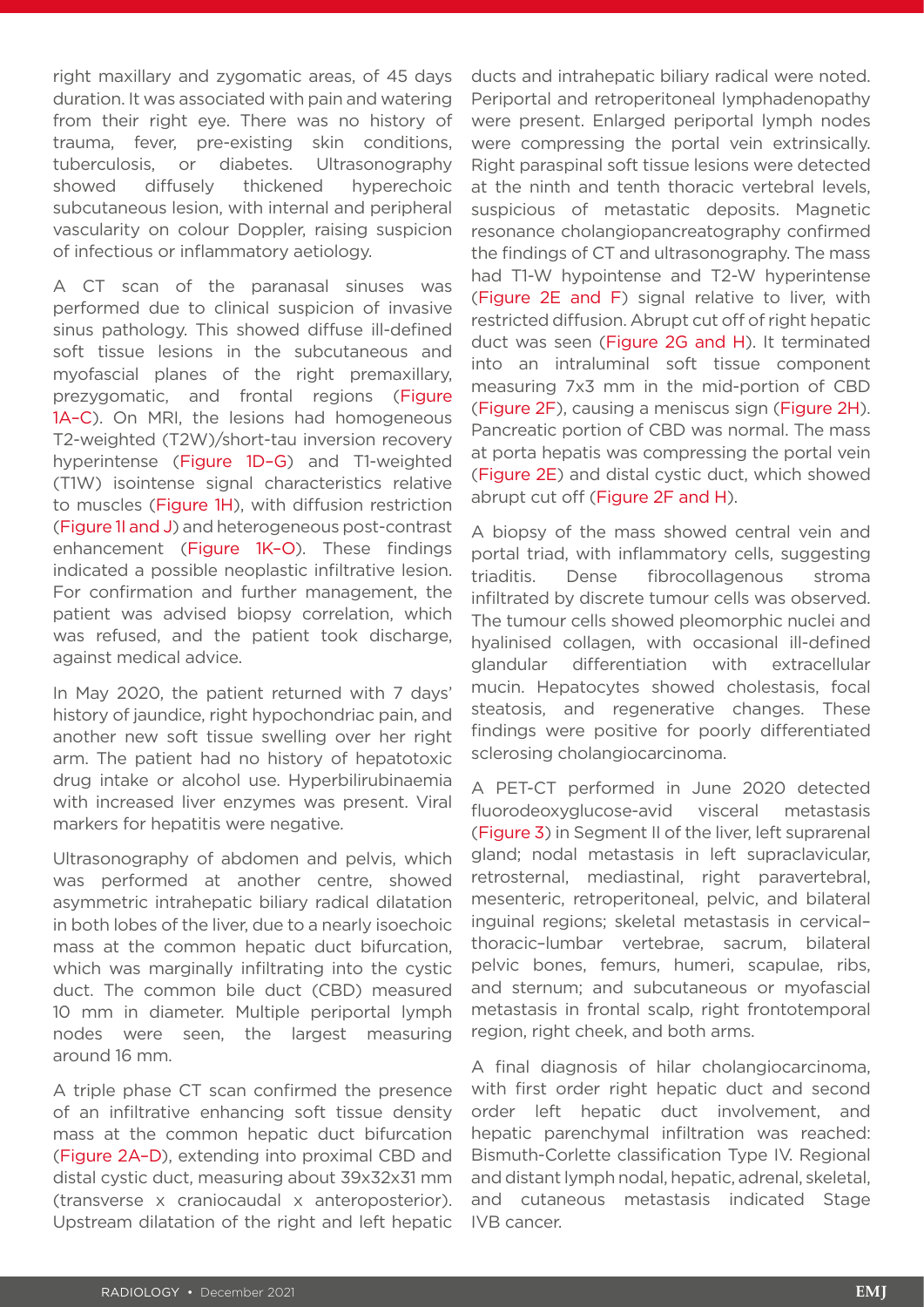

#### Figure 1: A CT scan of the paranasal sinuses

A) A CT scan of the paranasal sinuses showing ill-defined iso- to hyperdense lesion in the skin, subcutaneous, and myofascial plans and B) pre-maxillary regions. B) Incidentally detected, fibrous dysplasia of the left maxillary sinus. C) No bony erosion can be seen on the bone window.

D and E) T2 hyperintense infiltrative lesion in the right zygomaticotemporal, F) maxillary, and G) frontal soft tissues. H) Lesions appear to be isointense to the muscle on T1-W, with I) diffusion restriction, and J) corresponding low ADC values.

K–O) Post-contrast MRI sequences show the heterogeneous enhancement of these lesions (the arrow), suggesting neoplastic cutaneous lesions.

ADC: apparent diffusion coefficient; T1-W: T1-weighted.

The patient underwent palliative extrahepatic biliary drainage, with placement of two metallic biliary stents, followed by four cycles of chemotherapy with folinic acid plus fluorouracil plus oxaliplatin, and is being maintained on oral capecitabine.

# **DISCUSSION**

Cutaneous metastases arising from visceral malignancies are extremely rare, with studies reporting variable overall incidence between 0.4-10.0%<sup>2,3,7</sup> Amongst these, a mere 0.8% of cases presented with cutaneous deposits as the first sign of malignancy.<sup>6</sup> Excluding malignant melanoma and lymphoma, breast cancer (36.2%), followed by cancers of the lungs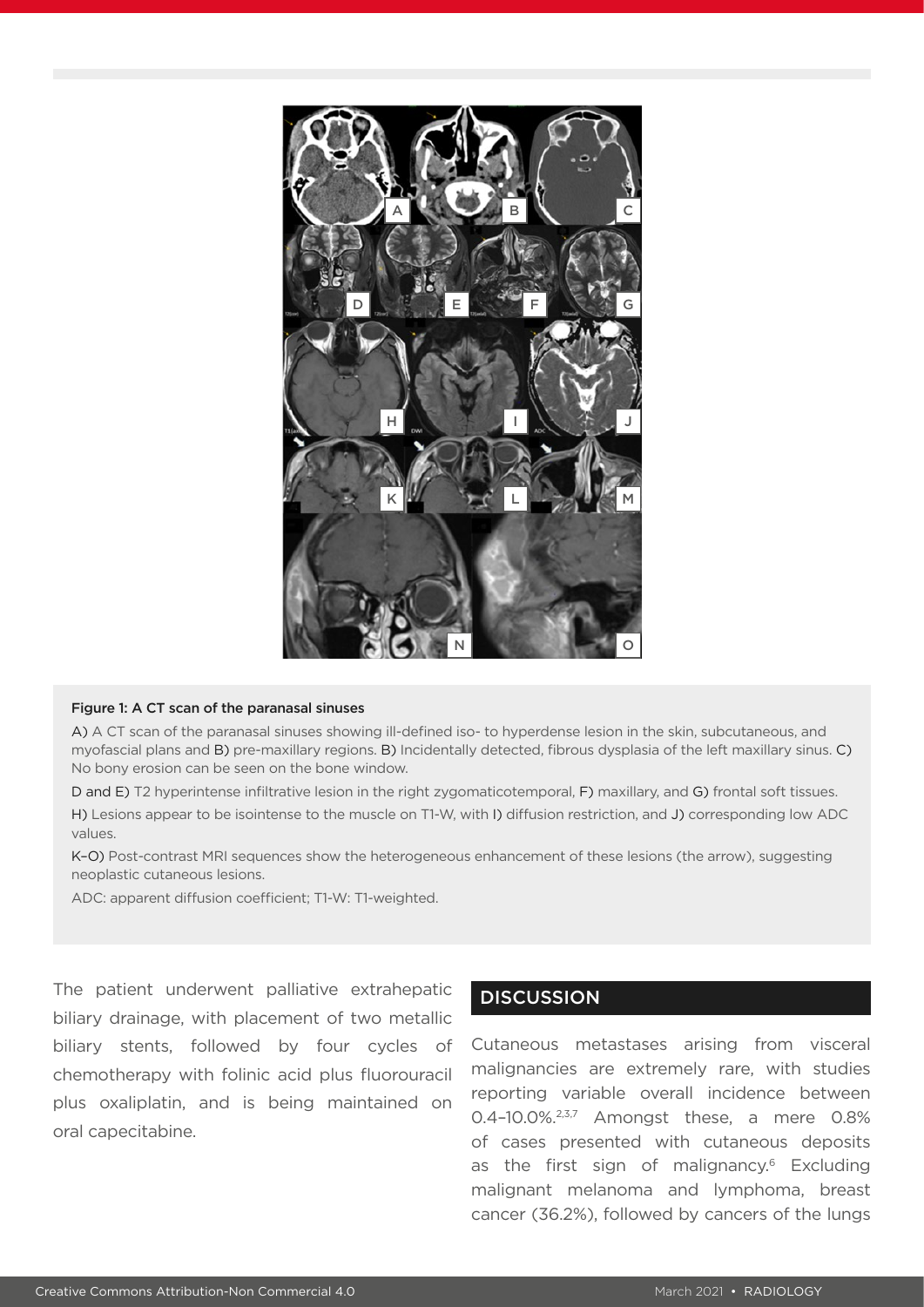

#### Figure 2: A triple phase CT scan confirmed the presence of an infiltrative enhancing soft tissue density mass at the common hepatic duct bifurcation.

A) A Contrast-enhanced CT scan of the abdomen showing an infiltrative soft tissue mass (star) at the bifurcation of CHD. B) It shows heterogeneous enhancement (arrow) in the arterial phase and related to the right and left hepatic ducts. C and D) The mass is hypoattenuating to the liver in venous and delayed phases. C) The common bile duct is compressed and not well visualised.

E and F) An MRCP showing a heterogeneous T2-W hyperintense mass at the CHD bifurcation (blue arrow). G and H) Abrupt cut-off (star) and non-visualisation of CHD by the mass, which is likely to involve the distal cystic duct. F) It is extending to the CBD, causing H) meniscus sign (red arrow). The rest of the distal is normal. E-H) Asymmetric upstream dilation of the right and let hepatic ducts and IHBR due to obstruction by the mass.

CBD: common bile duct; CHD: common hepatic duct; IHBR: intrahepatic biliary radicals; MRCP: magnetic resonance cholangiopancreatography; T2-W: T2-weighted.

(16.3%), colorectal (11.3%), oral mucosa (7.8%), stomach (7.1%), liver (2.8%), oesophagus (2.1%), and kidney, ovary, prostate, and bladder (<1%) showed higher propensity to metastasise to the skin.<sup>3,7</sup> Overall, the chest, abdomen, and scalp were the predominant sites for metastasis.<sup>7</sup> This is theorised to be due to the dissemination of tumour cells via valveless vertebral venous plexus communicating segmentally with veins of thorax, abdomen, pelvis, and the intracranial dural sinuses.4

Clinically, cutaneous metastasis most commonly present as painless nodular lesions, although macules, plaques, ulcers, erythema, $3\overline{ }$ scarring alopecia, cutaneous horns, and pyoderma gangrenosum-like lesions have also been described.7

Diagnosis of an occult primary tumour from a cutaneous metastasis is possible by histological and immunohistochemical analysis. Typically, tumour cells spare the epidermis, while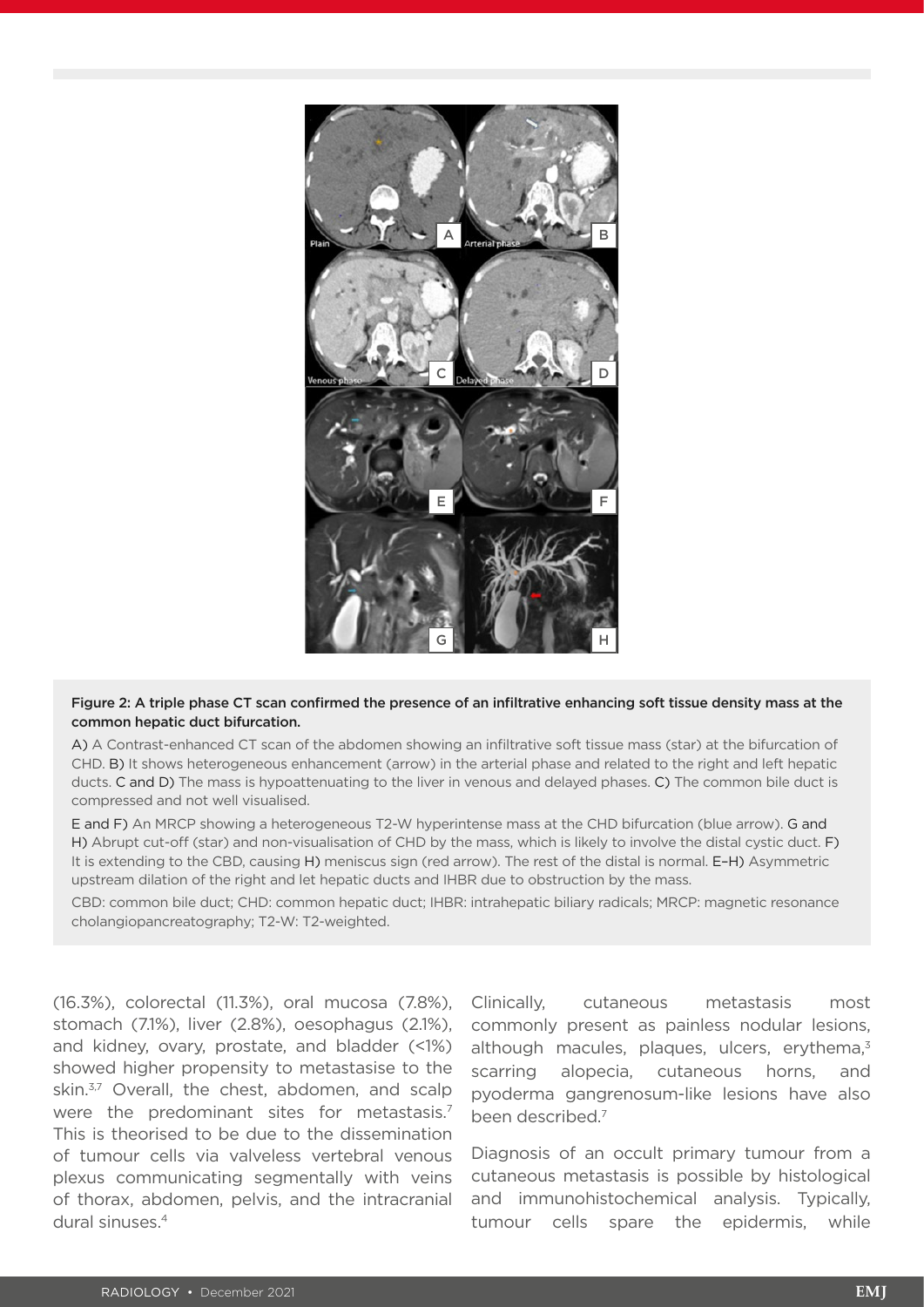

#### Figure 3: A PET-CT detected fluorodeoxyglucose-avid visceral metastasis.

A) An FDF-PET-CT scan showing cholangiocarcinoma primary (star) at CHD bifurcation, encasing the right and involving the left hepatic ducts and B) CBD. A) Metastatic deposits (blue arrow), as shown, are left suprarenal metastasis.

- C) FDG-avid cutaneous metastasis in the right frontal scalp and D) right arm.
- E) Mediastinal, retrosternal, retroperitoneal, mesenteric, and F) pelvic nodal metastasis.

E) Skeletal metastasis in sternum, vertebrae, and F) iliac bones.

CBD: common bile duct; CHD: common hepatic duct; FDG: fluorodeoxyglucose.

infiltrating the dermis and subcutaneous tissues. Immunostaining of a metastatic deposit from bile duct malignancy will be cytokeratin-7 positive, cytokeratin-20 positive, or CDX2 negative.<sup>8</sup>

# CUTANEOUS METASTASIS IN CHOLANGIOCARCINOMA

Cholangiocarcinomas disseminate by seeding at the site of percutaneous biliary drainage over thorax (30.3%) or abdomen (20.0%) through catheter tracts, and by metastasising to distant sites, commonly scalp (12.6%), back, or thigh.<sup>1,6</sup> Liu et al.<sup>1</sup> systematically analysed reports of cholangiocarcinoma presenting with cutaneous metastasis from 1978 to 2014, which yielded only 30 cases from 21 studies. Amongst these, skin lesions were the first sign of the malignancy in 26.7% cases. The cases had a median age of 60 years at diagnosis and definite male predilection. Further, solitary cutaneous metastasis at diagnosis and male sex showed poor outcome. Median overall survival after cutaneous metastasis in cholangiocarcinoma was just 4 months.<sup>1</sup> The poor prognosis was likely as the majority of such cases already had extensive